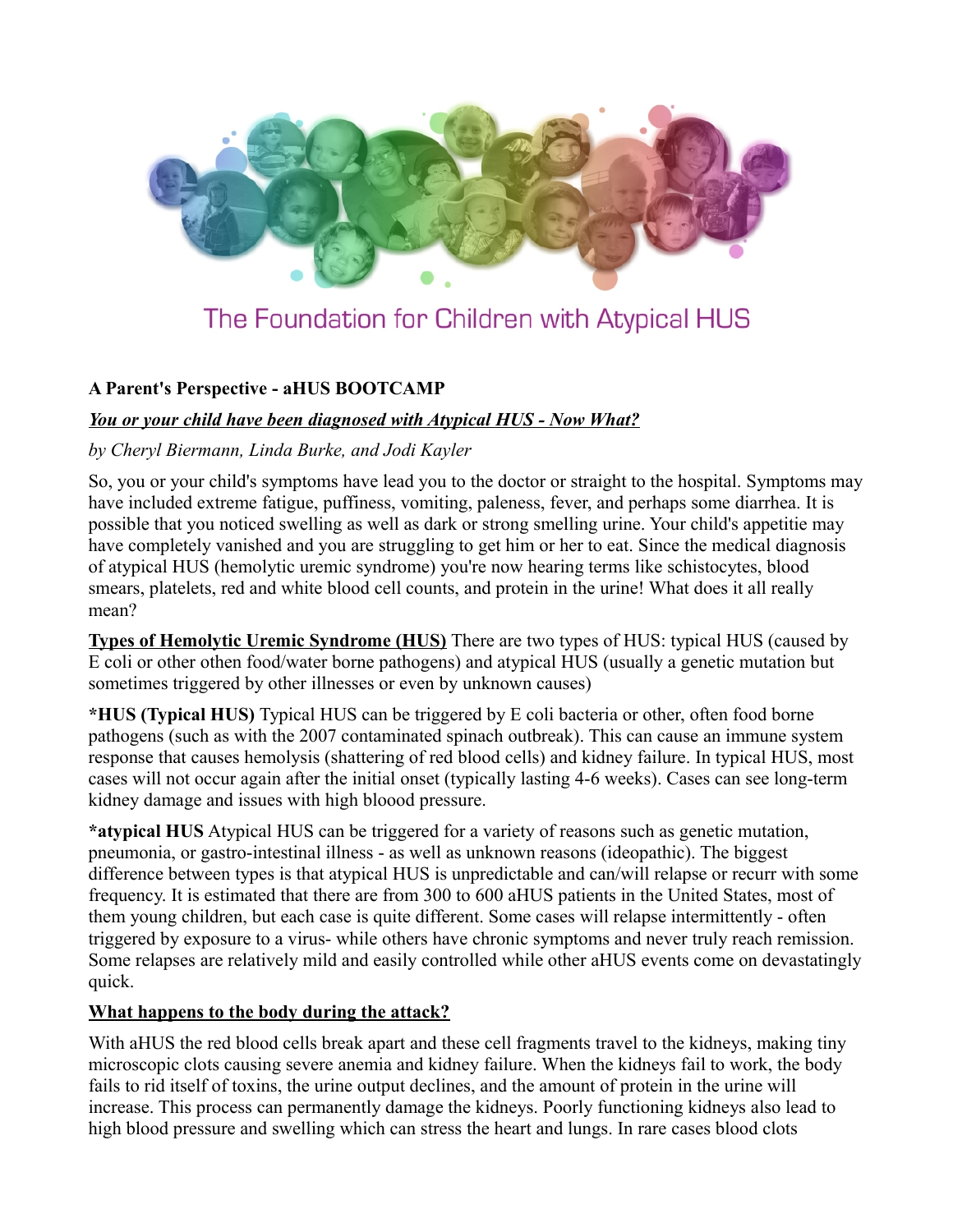

may develop somewhere else in the body, with some aHUS patients also experiencing neural events such as seizure activity. Platelets are consumed during aHUS activity and LDH levels will rise, so lab tests must be ordered to give the physican an overview of the disease process. Treatment will be determined by lab test results, so expect blood draws to be ordered by your doctor and their results to discussed with you (CBC, BMP, and LDH are lab tests commonly ordered).

### **About the Doctors**

Atypical HUS is a very rare disease, estimated at 300 to 600 cases in America and about 1000 patients worldwide. Having knowledgeable specialists is critical for successful treatment, though due to the rarity of this disease few doctors have experience with treating another aHUS case. Typically these are the types of doctors that will be primarily involved in an aHUS case (although others may be consulted): **Nephrologists** are experts of kidney dieases. This doctor will monitor kidney function, electrolytes, blood pressure, disease activity, and dialysis (when necessary). Kidneys are very sensitive organs and care can be complex/difficult due to the wide range of issues. This doctor should be a primary link for aHUS cases and should be heavily involved in a patient's treatment and care plan. **Hematologists** are experts in blood diseases. This doctor will closely monitor aHUS activity and its' effects on the body's blood. Sometimes a consulting physican may be an **oncologist**, a doctor who specializes in cancer and who may asked for their opinion on other blood diseases. Many hospitals place aHUS in the care category of nephrologists, still others choose to send aHUS cases to hemotolgists. Physicans entrusted with aHUS cases must have expertise in both kidney and blood aspects.

### **Treatment Types**

Be aware that aHUS cases DO NOT have a standard 'treatment protocol' as is common in most other diseases. Due to the complexity and variability of aHUS symptoms, expect that your physician will try one or more of the options below and await lab results to see the degree of treatment's effectiveness. Some patients respond well to one treatment type chosen, while others' lab work will indicate that another treatment yields better lab values. Blood samples drawn from the aHUS patient will yield lab test results, the critical keys that determine treatment type and frequency. Some aHUS patients who do not respond to plasma products may respond to treatments that target the immune system. Sometimes **IVIG (intravenous immune globulin**) is used in conjunction with, or instead of, plasma products. IVIG is a man-made blood product that can help to regulate the immune system. **Steroids**, such as Predisone, are also sometimes effective but can lead to increased blood pressure in aHUS patients and should be used only under very close medical care. Due to the ongoing nature of the disease process and subsequent damage to the kidneys, nearly all aHUS patients will need some kind or combination of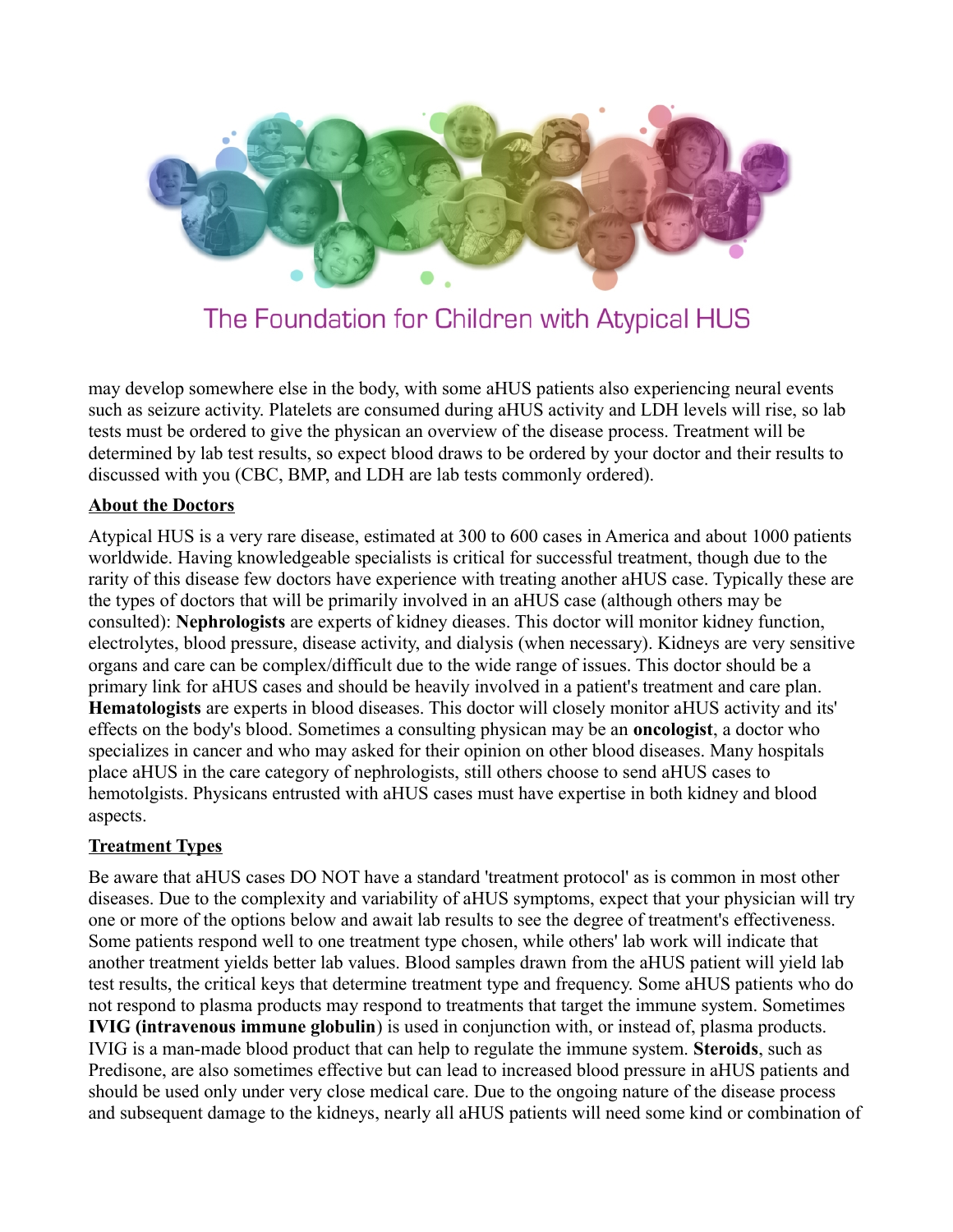

blood pressure medication. Managing **high blood pressure (hypertension)** is critical to keep the heart and kidneys from being stressed.

\***Blood Transfusions**: Some type of blood product transfusion is almost always the first line of treatment. Typically, aHUS patients are admitted to the hospital with lab tests indicating low red blood cells and low platetlet numbers. Depending on the doctor's decision, a patient may receive packed red blood cells, whole blood, and/or platelets in order to stabilize their current situation. These products help to return the blood to a more normal level for a brief time but do not treat the disease. When blood products are given, doctors have to closely manage fluid levels in the body. If the kidneys are not working properly, the extra fluid can cause stress on the heart and lungs.

\***Plasma Therapies** such as **Plasmapheresis (also known as Plasma Exchange or Pheresis or Apheresis)** and **Plasma Infusion**, Plasma therapy is the most traditional way to treat patients with aHUS. By transfusing FFP (Fresh Frozen Plasma) from a healthy donor into an aHUS patient in the process known as Plasma Infusion, its potential benefit is supplementing chemical compounds found deficient or absent in the patient's body. Plasma is the liquid component of the blood which transports the cells (red and white blood cells as well as platelets) and also carries various chemical compunds throughout the body. Plasma can be thought of as "the glue that holds the blood together and prevents the blood from shattering". Some aHUS cases do not respond to plasma infusion or patients can prove sensitive to adding the extra volume of fluid, so plasmaphersis is indicated for plasma therapy. A special pheresis machine is used to filter out all of the body's original plasma, replacing it with plasma from a healthy blood donor. In smaller aHUS patients, total blood volume is low and requires that the tubing of the pheresis machine be primed with a donor unit of packed red blood cells. Requiring surgery to place a 'central line' for plasmapheresis access, this process is more invasive but can also help to get control of the disease faster. Keeping the central line dry and sterile is of utmost importance. Patients with genetic mutations seem to respond especially well to plasma therapies.

#### **\*Soliris (generic name: Eculizumab)**

A recent development in aHUS treatment is a set of clinical trials being conducted by Alexion Pharmaceuticals, makers of Soliris. Soliris is an intravenous (IV) drug that is FDA approved to prevent hemolysis (red blood cell destruction) in adult patients with the rare disease PNH. Even though this drug has not completed clinical trials for aHUS patients and is not currently FDA approved for atypical hemolytic uremic syndrome, many aHUS patients are currently being treated very successfully with this medicine. Some aHUS patients are seeing long-term remission for the first time, as well as increased quality of life. Since maintaing kidney function is a major goal with aHUS patients, Soliris hold major potential to prevent further kidney damage as it interrupts the process of hemolysis by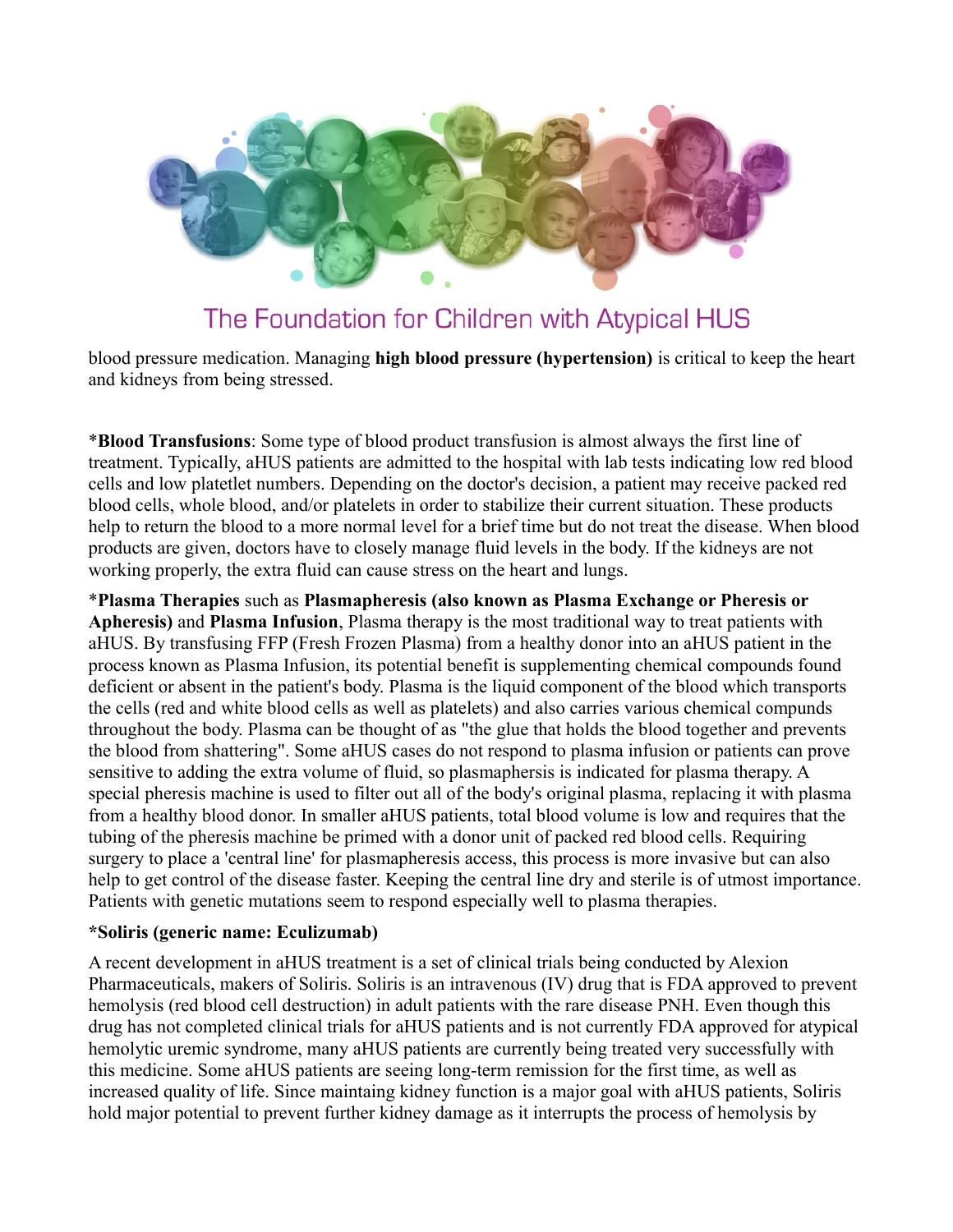

disrupting the complement cascade. If given soon upon initial presentation/diagnosis of aHUS, Soliris potentially can prevent long-term damage to the kidneys - as noted in the Soliris Forum of this website. While currently an "off label" use and NOT yet FDA approved, Soliris use is an new option for doctors to discuss on a case by case basis.

### **Access Choices**

Accessing a patient's veins for treatment can be one of the most stressful times for aHUS patients and their family. In order to treat the disease, doctors must have quality intravenous (IV) lines to use. There are a large variety of IV lines such and while the standard or common IV line familiar to most people, most often the frequency of aHUS treatments and lab work monitoring will require a longer-term solution such as a picc line or the longest term choices of 'central line' such as a port-a-cath (under the skin) or a broviack or tessio line (external, with a dressing that needs to be dry and sterile). No matter the type of bloodstream access, it is imperative that STERILE PROCEDURES are implemented each and every time the line is accessed or de-accessed. A line infection can be life-threatening. (See this site's Line Care Forum.) Plasma infusions can be done with the familiar vein prick and common IV line. This is the least invasive option but be aware that nursing staff will often be directed to 'pack' the line with Heparin to maintain a fully functional IV access for a period from hours to days. Keep an eye out for swelling, bruising, or site pain and notify medical staff at the appearance of any one of these warning signs. Other access choices will require a surgery to implant a device to allow longer term or specialized treatment access to the patient's blood stream. For example, plasmapheresis treatments remove (then discard) the aHUS patient's plasma from their blood and replace it with plasma from a healthy blood donor. This treatment requires a central line that has TWO lumens (end caps), one for blood flow out of the patient and the second to return blood flow back to the patient. Prior to the surgery, your doctor or nursing staff should be able to show you a "teaching board" display so that you can see the intended device pre-surgery and understand its benefit/need. Some doctors do have a preferred method/implant, but the access or line choice will be determined by the treatment needed as indicated by such lab values as CBC (complete blood cell count), LDH (a chemical marker of degree of aHUS activity), and CMP (complete metabolic panel).

## **Labs (Bloodwork)**

Lab results can be confusing to those patients and family dealing with a newly diagnosed case of atypical HUS. Ask lots of questions! It is vitally important important that you understand the basic labs -you are the first in 'line of care' for your loved one and will often be called upon to give brief medical histories to medical personal. Treatment options and frequency (more treatments, spacing out treatments, moving from plasma infusions to plasmapheresis) are choices dependent on the trends seen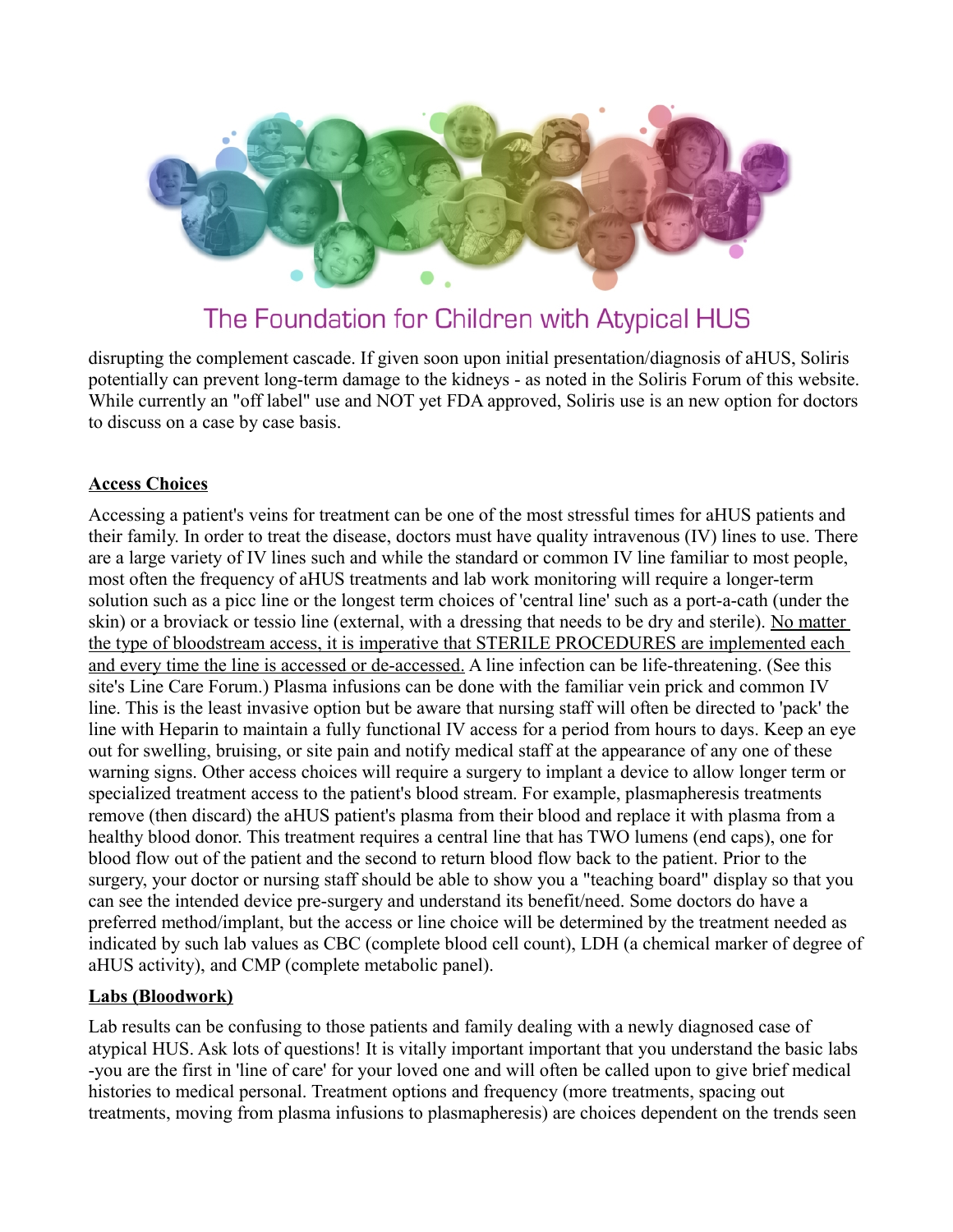

in the lab values. These are some of the most common labs ordered for aHUS patients - know whether the specific lab test is trending up or down from each lab draw to the next. (Keeping a log, diary, or paper copy of lab values is helpful to many aHUS patients and their families.) **\* Hemoglobin, Hematocrit ( 'Crit)** - together comprising the 'H&H', and red blood cell count (RBC) all have to do with the ability of the patient's blood to carry oxygen throughout the body. Higher lab values are better - low numbers mean anemia that may result in a tired or lethargic set of patient behaviors. If the patient has a low red blood cell count (anemia is a common aHUS issue), doctors often will seek to promote increased red blood cell production with the drug erythropoietin aka 'epo' or a similar time-release drug called Aranesp. **\* Platelets** are cell fragments that help in the clotting process. Low numbers may visually be displayed as the patient skin's may more easily bruised, so black and blue marks should be reported to the medical team. **\* White blood cell counts (WBC)** High values can mean there is an infection. is a chemical marker of aHUS disease activity, so a high number or upward trend means that the aHUS espisode is getting worse ( 'ramping up' ) so treatment may need to be more aggressive. **\*Haptoglobin** is another marker of hemolysis. When red blood cells break down, they release hemoglobin into the bloodstream. The hemoglobin combines with a chemical called haptoglobin. A low level of haptoglobin in the bloodstream is another indicator of active HUS. **\*Creatinine** indicates kidney function and is a vital lab number to know with every set of lab tests. Lower is better, since creatinine indicates that toxins are effectively being eliminated from the body through the kidney's production of urine. High creatine levels mean that the kidneys are not functioning properly and that toxins can build up in the body to dangerous levels. In ESRD (end stage renal disease), the kidneys stop clearing toxins through urine so dialysis is needed to remove fatal levels of toxins from the patient's body. Protein in the urine is another measurement of kidney function, as poorly functioning kidneys spill out too much protein. **\*Blood Urine Nitrogen (BUN)** indicates many factors including how well hydated the patient's body can maintain itself and so how the kidney function can keep normal body fluid levels. Numbers should trend lower here.

#### **Common Kidney Lingo**

Medical terms are often used as shorthand to describe the aHUS patient's condition or treatment plan, so be sure to ask when a term unknown to you crps up in conversation or on the medical history reports. Often, it will give you a heads up about whether the situation is improving, deteriorating, or remaining stable. Understanding the patient's blood work is essential to assessing the risk of kidney failure. **\*CKD** - Chronic Kidney Disease - CKD is a progressive loss of kidney function over months or years and is often noted in 5 stages. Kidney function issues are detected/discussed using lab test values for creatinine and BUN (blood urea nitrogen), as well as the creatinine clearance rate and the eGFR (estimated glomerular filtration rate). **\*The Renal Diet** - The renal or kidney diet helps patients reduce the amount of waste products produced which lessens the workload of the kidneys. It's important to note that there is NO single 'kidney diet" you can utilize from an on-line resource, as diets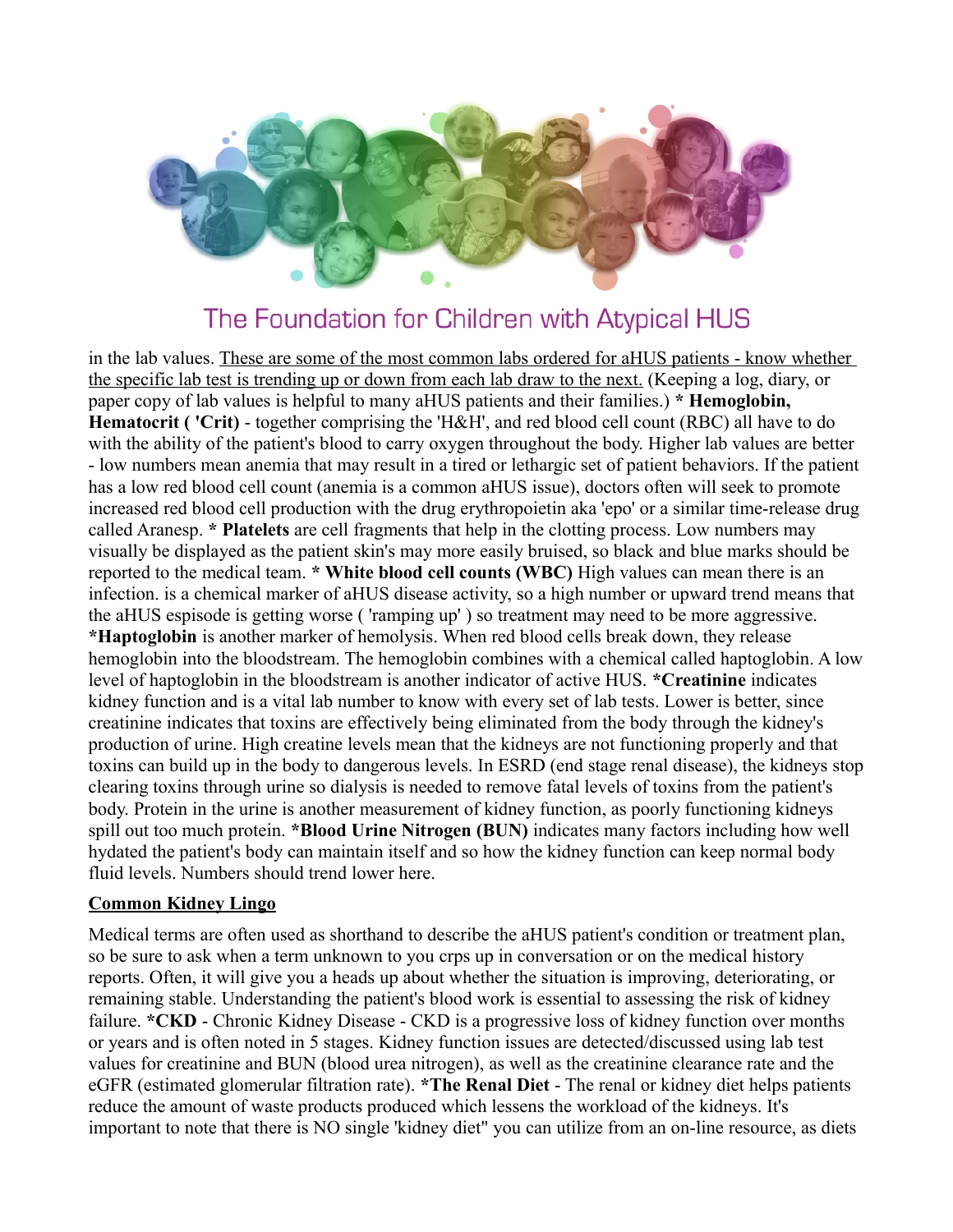

are tailored to each patient's kidney function and overall health. Most kidney-friendly diets limit potassium, phosphorus, and sodium intake to varying degrees but the patient's doctor will often arrange a consult with nutritionists/dieticians to ensure a personalized dietary plan that works in conjunction with the aHUS patient's treaments and medications. \***ESRD** - End Stage Renal Disease - ESRD means that the kidneys can no longer effectively clear water and waste products from the body. By this point doctors will have outlined the mechanics of kidney failure with the aHUS patient/family and dialysis options and treatments are key discussion topics. **\*Uremia**- As kidney function deteriorates and the body is less able to clear water/waste products, toxins can build up in the body causing uremia. Symptoms include: weakness, fatigue, nausea, vomiting, itching of the skin, muscle cramps, joint aches and pains, blurred vision, and sleep problems. **\*Dialysis** - When a patient is in ESRD, discussions revolving around dialysis should occur in the event of renal failure. When kidney function fails, they can no longer perform their primary life-sustaining function of removing water and waste from the body. Diet, treatment center availabilty, family circumstances, and lifestyle are among the primary consideration when dialysis becomes necessary to artifically do the kidneys' job. Hemodialysis (blood stream access) aka 'hemo' and peritoneal dialysis (solution exchange in the abdomen) aka 'PD' both require access points made surgically. Both methods have their positive points and dialysis choice will vary according to the aHUS patient's situation and lifestyle choices.

### **Going Home - aHUS Follow Up Labs**

Atypical HUS is characterized by repeated relaspses, which can be severe even though symptoms are slight. At initial diagnosis, aHUS patients will likely be hospitalized from weeks to months in order to get a handle on the disease. When the doctors feel you/your child is healthy enough, they will begin to train you in all aspects of home care and will set a care plan that includes follow-up appointments/lab work/ treatments. Due to the rarity of aHUS, few doctors are familiar with diease and its hallmarks of complexity, ferocity, and variability. Frequent labs can detect another episode and indicate the need for rapid treatment to attempt to protect kidney function during a relapse. Do not wait for distinct and pronounced symptoms, as often the only warnings will be a bit of patient tiredness, bruising, or perhaps vomiting. BE VERY PROACTIVE - ask for labs to be drawn at the first hint of any health or behavioral issues. Labs can often show aHUS activity BEFORE stymptoms occur .... do not wait for a follow-up or next scheduled appointment ! Every case is different, and no one can predict its course, so the most important goal is to treat aggressively to maintain the patient's kidney function.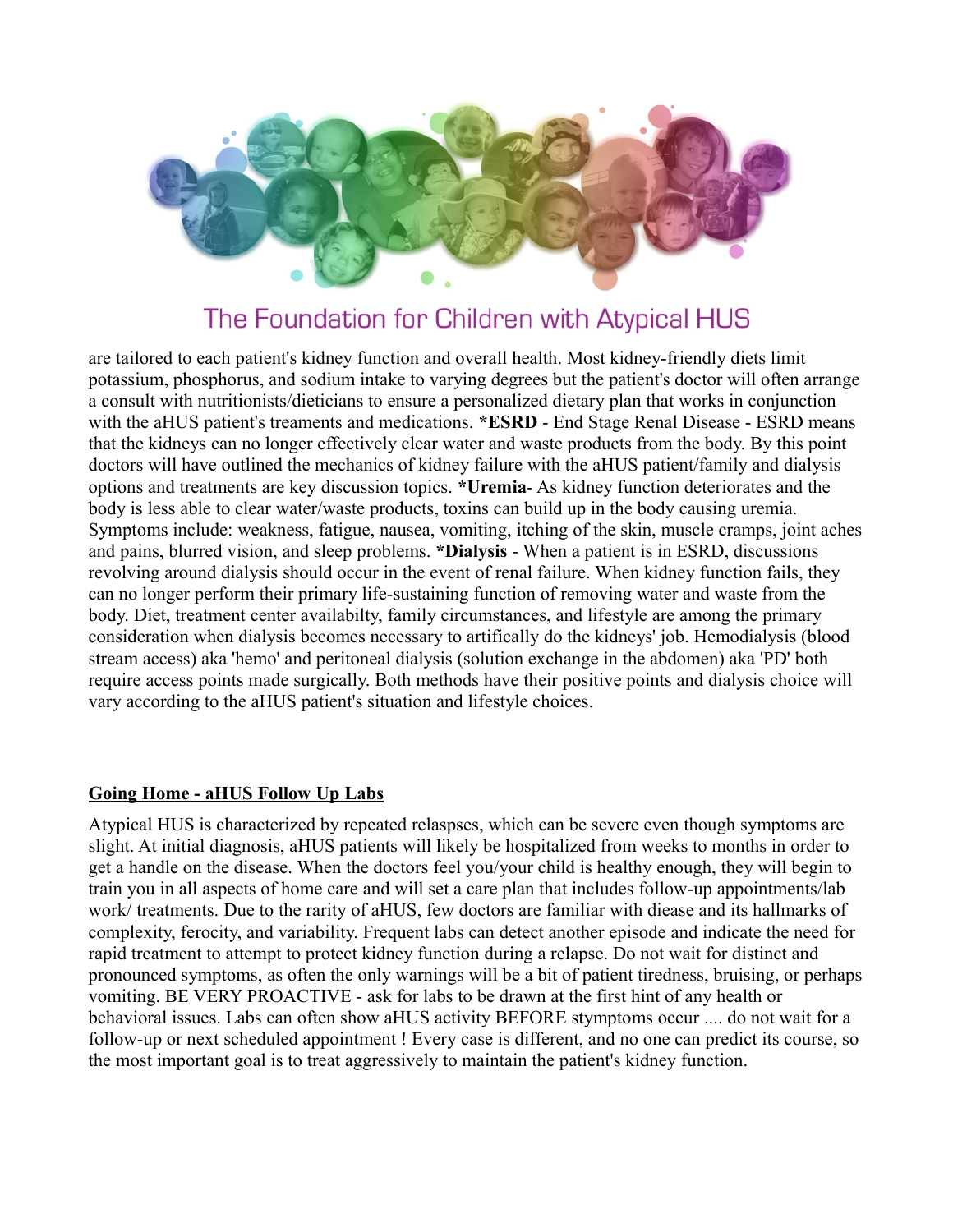

## **A Few Kidney-Related Links**

While aHUS is a highly variable and complex rare disorder, you may wish to visit some of the websites below to obtain further information.

The National Kidney Foundation - [http://www.kidney.org](http://www.kidney.org/)

The American Association of Kidney Patients - [http://www.aakp.org](http://www.aakp.org/)

[http://www.therenalnetwork.org](http://www.therenalnetwork.org/) and their secondary site http:kidneypatientnews.org which has important information and resources for patients and family members who want to learn more about CKD and dialysis.

## **Going to the ER**

The Emergency Room (ER) staff typically does not have a lot of experience with HUS patients, especially atypical HUS. Before leaving the hospital after the initial diagnosis of aHUS, make sure you have an emergency plan in place as part of the aHUS patient's 'care plan'. Usually, most doctors treating aHUS patients will suggest that you CALL YOUR DOCTOR BEFORE HEADING TO YOUR HOSPITAL'S E.R. .Most doctors treating aHUS patients will have a 'direct admit' option, enabling you to skip the ER and be directly admitted to the floor that normally handles your aHUS treatments and associated care. ALWAYS bring you medications with you, since many are specialty medications and it often can take some time before the hospital pharmacy gets the drug ordered, filled, and up on the floor. NEVER give a medication without first checking with the patient's medical staff, as even regularly scheduled meds are sometimes switched due to current/urgent care needs. If you find yourself unexpectedly in the ER, give a full account of the last aHUS event, treatment, medications, and time spent in the hospital. Consider a 'grab and go' folder to bring along - with a letter from your doctor, a copy of recent labs, a list of medicines and their dosages, and other helpful details about your case.

## **Doctors Experienced with aHUS**

As you browse through the Forums of this interactive website, you will see that the longer the battle with aHUS, the more complications that occur. Every attack can be potentially life threatening and repeated episodes of aHUS erode patient kidney function. Since this disease is rare, estimated to be about 300-600 cases in America, few doctors have seen or treated a single case of aHUS in their career. We recommend that you talk extensively with your doctors about all aspects of aHUS, referring them to both this site (our interactive site) and [http://www.atypicalhus.50megs.com](http://www.atypicalhus.50megs.com/) (our informational site). Our Home Page has a new "Doc to Doc Directory" so that your physicans can speak directly with colleagues who have offered to share their experiences with treatment of aHUS patients.